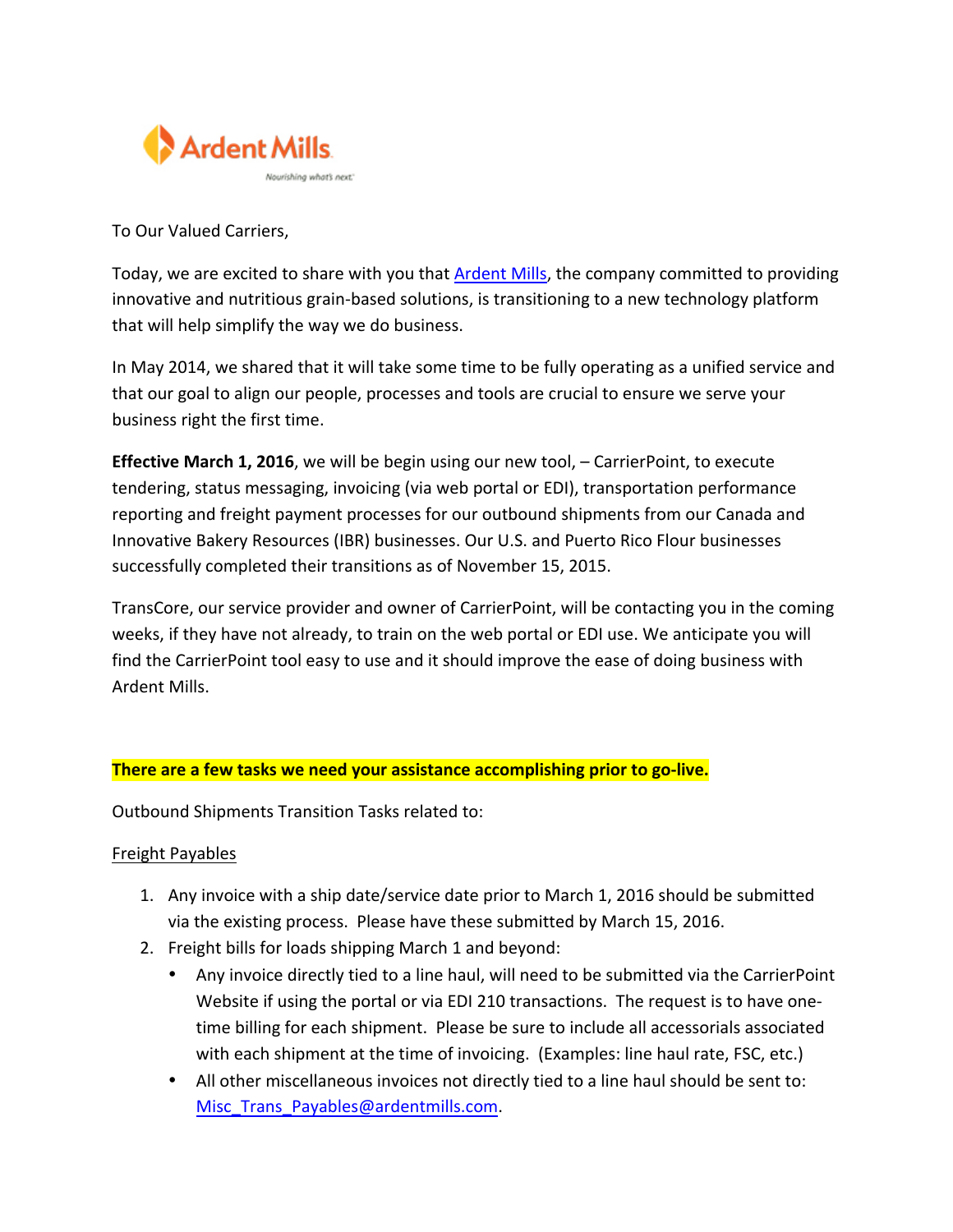# TransCore -CarrierPoint

PLEASE NOTE: Tendering will start approximately February 23, 2016 for loads shipping March 1 and beyond. You should not receive tenders from Legacy systems for loads shipping March 1 and beyond.

For carriers confirmed using **EDI:** 

- 1. Please be sure to work with TransCore on Testing 204's.
- 2. Please confirm completion date with TransCore.
- 3. If you have not confirmed EDI use, please do so immediately.
	- Confirm correct contact.
	- Confirm if you will be able to complete EDI by February 12, if not, you will need use the web portal instead.

## For carriers using the **Web Portal:**

- 1. You will be contacted via email by TransCore to setup training. Please make yourself available for that important training.
- 2. Training will cover:
	- Set up of your CarrierPoint user account, Login.
	- Viewing and accepting load tenders.
	- Monitoring and updating load status.
	- Setting Pick-up and Delivery Appointments.
	- How to provide status updates and other communication.
	- How to review Charges and Providing Delivery Confirmation to start the payment process.
	- How to provide missed delivery confirmation.

### Carrier Compliance

We are transitioning and updating your file for compliance reasons. We will be utilizing DAT Onboarding and Carrier Watch for data and document storage. At your convenience over the next month, please log on to https://onboarding.dat.com/ardent and register/update your carrier profile. Please be sure to complete:

- Carrier Profile-General, Payment, Contact, MC#/DOT# and SCAC
- Tax Info W9 -signed & dated
- Proof of Insurance Coverage
- Sign Federal Contracts Eligibility<br>• Sign Ardent Mills Network Acces
- Sign Ardent Mills Network Access Agreement